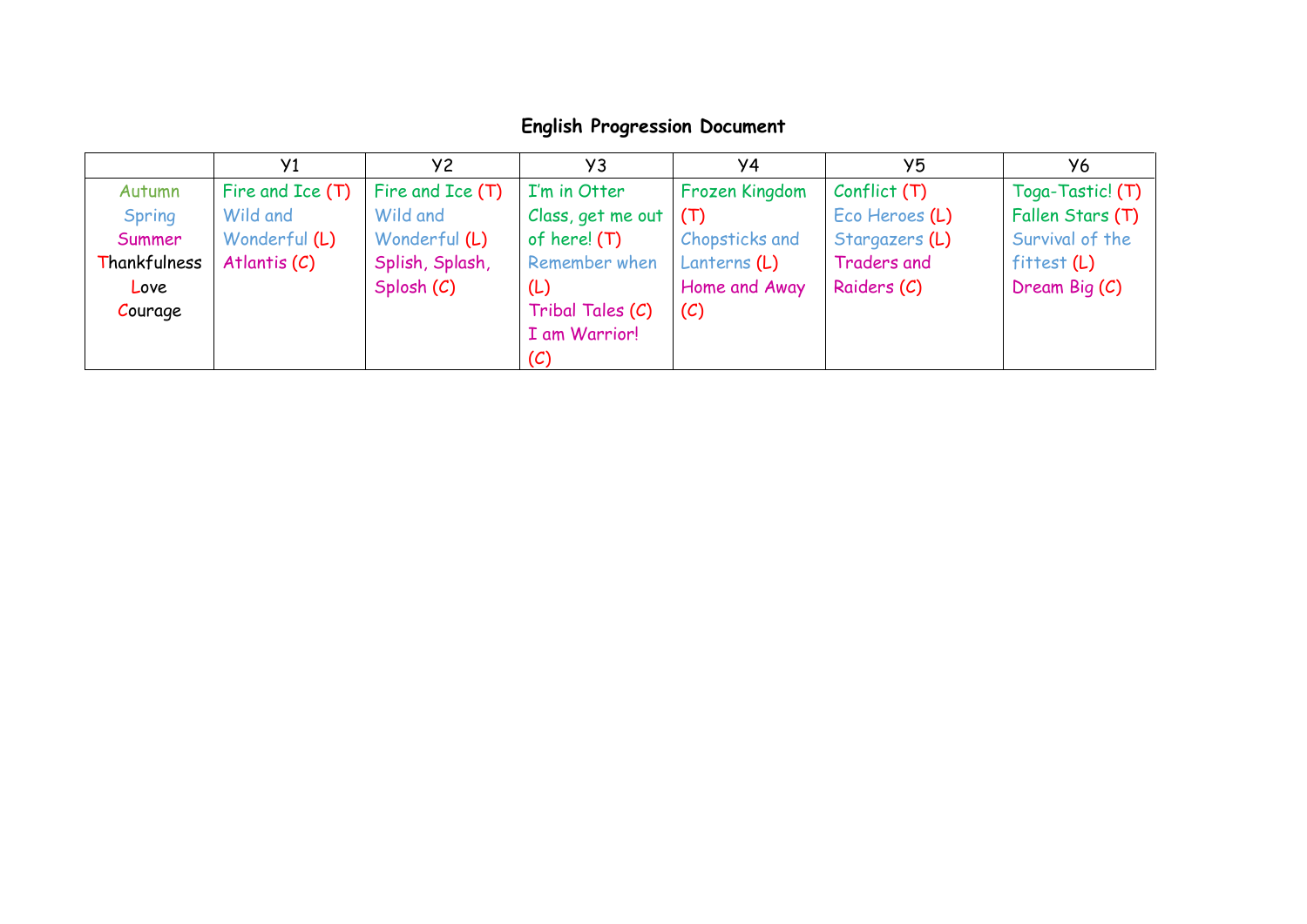| Core Texts | There is no        | Saint George and       | Buddy's               | The Last Bear          | Flossie's War            | Who Let the            |
|------------|--------------------|------------------------|-----------------------|------------------------|--------------------------|------------------------|
|            | Dragon in this     | the Dragon             | Rainforest            |                        | My Secret War            | Gods Out?              |
|            | story              | The Knight & the       | Rescue                | The First              | Diary                    | The Boy in the         |
|            | The Naughty        | Dragon                 | The Great Kapok       | <b>Emperor</b>         | Letters from the         | <b>Striped Pyjamas</b> |
|            | <b>Bus</b>         | Tell me a Dragon       | <b>Tree</b>           | The Great Race         | Lighthouse               | Rose Blanche           |
|            | Non fiction        | The Highway Rat        | The Vanishing         | The Dragon Kite        | The Lost Words           | Holes                  |
|            | texts: Arctic      | <b>Beatrix Potter</b>  | Tree                  | The Boy who            | The Many Worlds          | Wonder                 |
|            | <b>Animals</b>     | Flotsam                | <b>Prince Cinders</b> | <b>Biked the World</b> | of Albie Bright          |                        |
|            | Percy the Park     | Just So Stories        | Cinderella            | Journey                | <b>Hidden Figures</b>    |                        |
|            | <b>Keeper</b>      | Aesop's Fables         | Non fiction           | Quest                  | Little Leaders -         |                        |
|            | Cinderella         | <b>Treasure Island</b> | $texts -$             | Return                 | <b>Bold Women in</b>     |                        |
|            | Little people, big |                        | visual/audio          |                        | <b>Black History</b>     |                        |
|            | dreams,            |                        | linked to 1960s       |                        | <b>Women in Science</b>  |                        |
|            | Fantastically      |                        | technology and        |                        | Curiosity - The          |                        |
|            | great women        |                        | inventions            |                        | Story of a Mars          |                        |
|            | who changed the    |                        | Stone Age Boy         |                        | Rover                    |                        |
|            | world              |                        | Uq                    |                        | <b>Illustrated Norse</b> |                        |
|            | The Great book     |                        | Non fiction           |                        | Myths                    |                        |
|            | of the fantastic   |                        | texts -               |                        | <b>Beowulf</b>           |                        |
|            | creatures of       |                        | visual/audio          |                        |                          |                        |
|            | <b>Atlantis</b>    |                        | linked to Romans      |                        |                          |                        |
|            | Atlantis: The      |                        | technology and        |                        |                          |                        |
|            | legend of the      |                        | inventions            |                        |                          |                        |
|            | lost city          |                        |                       |                        |                          |                        |
|            | The lost city of   |                        |                       |                        |                          |                        |
|            | <b>Atlantis</b>    |                        |                       |                        |                          |                        |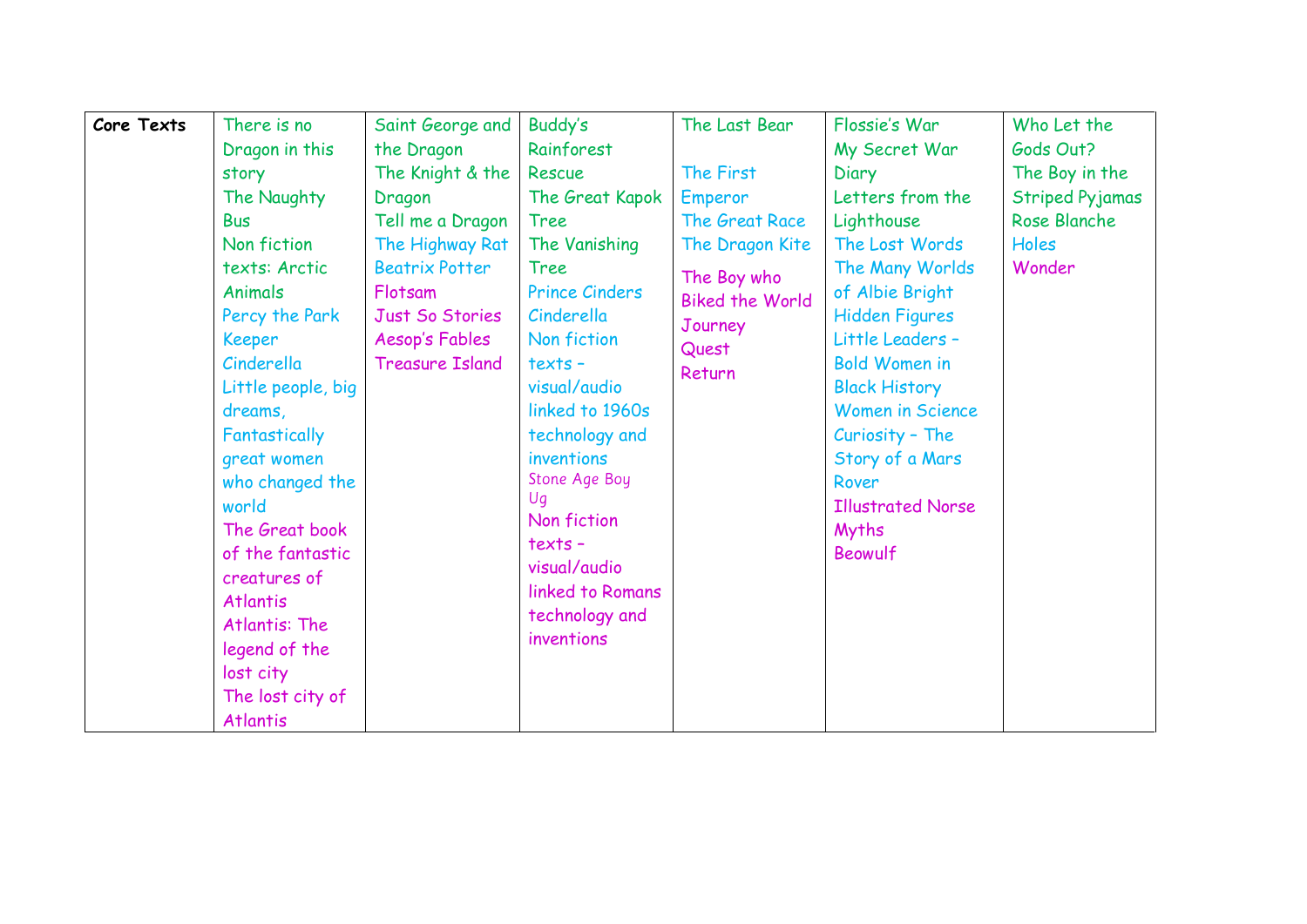| English | Fairy tales              | Narrative      | Adventure story         | Narrative            | Narrative including     | Narrative      |
|---------|--------------------------|----------------|-------------------------|----------------------|-------------------------|----------------|
| Genres  | Labels, lists and        | Information    | writing                 | including            |                         | including      |
|         | captions                 | Texts          | Letter writing          |                      | Writing workshop:       | setting,       |
|         | Contemporary             | Stories with   | Instruction             | Graphic Novels       | diary. newspaper        | character,     |
|         | fiction writing          | recurring      | writing                 | Newspaper            | report                  | dialogue,      |
|         | Instructions             | language       | Alternative             | reports              |                         | flashbacks     |
|         | Report writing           | Biography      | version of Fairy        | (Newspaper)          | Picture book writing    | Brochure       |
|         | <b>Traditional tales</b> | Myths/Creation | Tales                   | Travel Leaflets      | Biography               | Writing        |
|         | Recount                  | stories        | News report             | <b>Short Stories</b> | <b>Factual Leaflets</b> | Biography      |
|         | Explanation              | Fables         | (TV/Radio)              | Magazine Article     | Narrative Saga          | Writing        |
|         | texts                    | Writing        | <b>Explanation Text</b> | Ice Poetry           | Myth Writing            | Speech Writing |
|         | Rhyming                  | workshop:      | Story with              | China poetry         | The Lost Words          | Modern day     |
|         | Couplets                 | narrative      | historical              | linked to images,    |                         | Myth           |
|         | Nursery Rhymes           | techniques     | setting                 | experiences and      |                         | Explanation    |
|         | Performance              | Calligrams     | Comic strip             | prior learning       |                         | Texts          |
|         | Poetry                   | Kennings       | Persuasive              |                      |                         | Recount/diary  |
|         |                          | Acrostic       | Speech                  |                      |                         | Remembrance    |
|         |                          |                | Rainforest              |                      |                         | Day Poetry     |
|         |                          |                | poetry linked to        |                      |                         |                |
|         |                          |                | images                  |                      |                         |                |
|         |                          |                | Decades poetry          |                      |                         |                |
|         |                          |                |                         |                      |                         |                |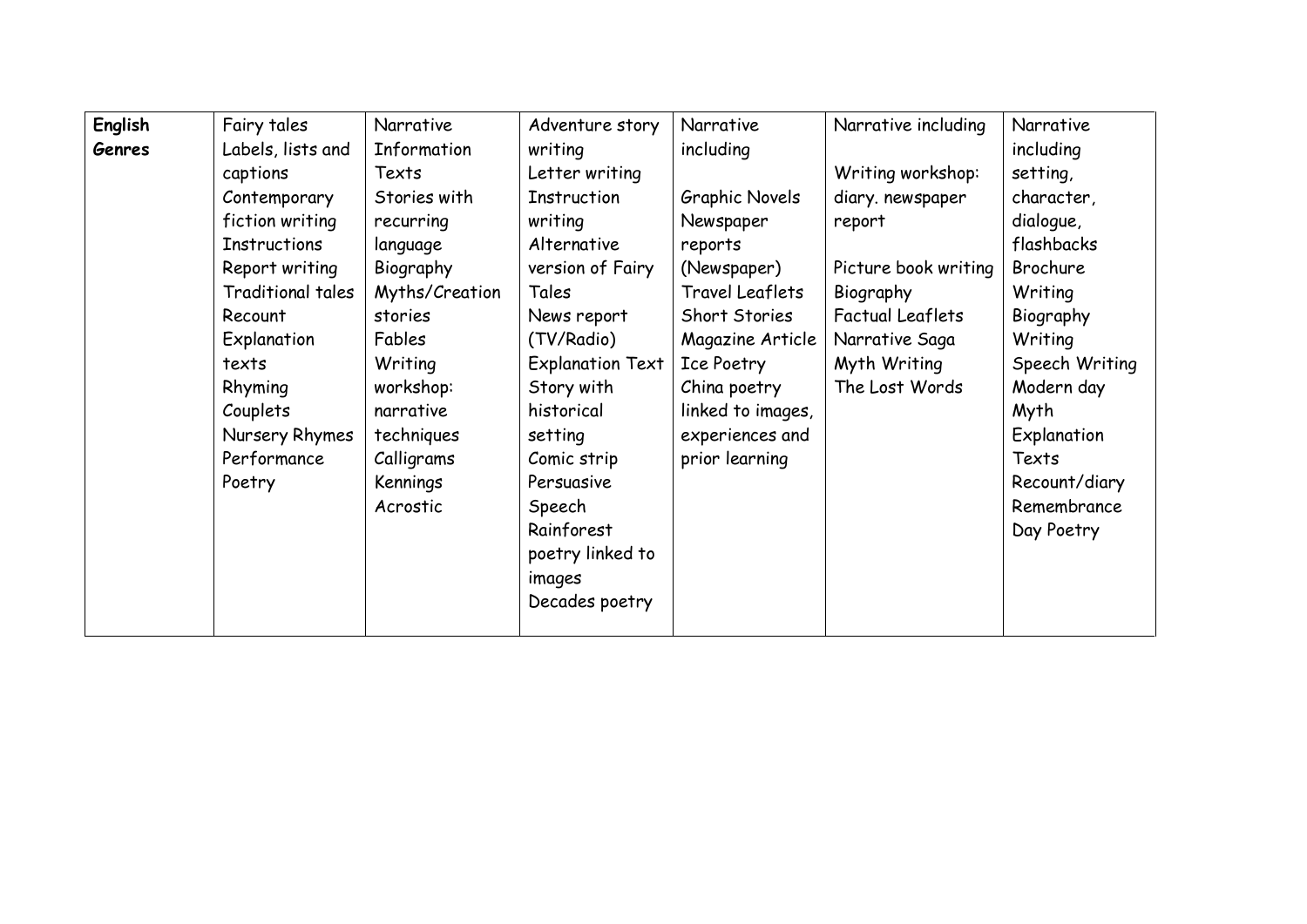| Writing          | FS and CL for                | $CL$ and $FS$ !?     | CL and FS! ? ""     | $CLFS$ , $!$ ? ""' | $CLFS!/$ , () - ""'   | $CLFS$ ""!?;:     |
|------------------|------------------------------|----------------------|---------------------|--------------------|-----------------------|-------------------|
| <b>Checklist</b> | names and 'I'                | Spaces between       |                     | Paragraphs         | Sentences with        | $--()'$           |
|                  | These are the Joining words: | words                | Commas in a list    | (topic sentence    | relative clauses:     | Brackets,         |
| key standards    | and                          | Joining words        | 'a' and 'an' used   | and supporting     | who, which, what,     | dashes or         |
| we expect by     | Finger spaces                | using: when, if,     | correctly           | details)           | that. E.g. the table  | commas for        |
| the end of       | Describing                   | that, because, or,   | Conjunctions        | Pronouns and       | that is made of oak   | parenthesis       |
| each year        | words                        | and, but, so         | using: while,       | nouns, e.g. he,    | is now black with     | Commas to avoid   |
|                  | $\frac{1}{2}$                | Apostrophes          | before, after,      | she, we, Sally     | age                   | confusion: Let's  |
|                  | Sounding out                 | used for missing     | because,            | Range of           | Adverbs/adverbials,   | eat,              |
|                  | words                        | letters (e.g. can't, | although, if        | adverbs: then,     | prepositions and      | Grandma/Let's     |
|                  | Say your                     | couldn't)            | Range of            | next, soon,        | conjunctions          | eat Grandma       |
|                  | sentence out                 | Expanded noun        | adverbs, e.g. then, | therefore          | Expanded noun         | Colon to          |
|                  | loud                         | phrases: my          | soon, next,         | Conjunctions,      | phrases and           | introduce a list, |
|                  |                              | beautiful purse,     | therefore           | prepositions and   | interesting           | semi-colon to     |
|                  |                              | the blue             | Prepositions, e.g.  | adverbs, e.g.      | vocabulary            | separate items    |
|                  |                              | butterfly with       | before, after,      | when, after, so,   | Modal verbs, e.g.     | within a list     |
|                  |                              | colourful wings      | during, in          | because, soon,     | might, could, should, | Adverbs,          |
|                  |                              | Write                | Verbs, e.g. has     | next, because      | will, must            | preposition       |
|                  |                              | statements,          | gone/have been      | of, during, in,    | Paragraphs (topic     | phrases and       |
|                  |                              | commands,            | Paragraphs          | before, while      | sentence and          | expanded noun     |
|                  |                              | exclamations and     | (change of time,    | Expanded noun      | supporting details)   | phrases           |
|                  |                              | questions            | place, person)      | phrases (e.g. 'the | Pronouns and nouns    | Cohesion within   |
|                  |                              | Adverbs of time,     | Joined              | teacher'           | for cohesion: she,    | and between       |
|                  |                              | e.g. first, next,    | handwriting and     | expanded to 'the   | Sally, her            | paragraphs:       |
|                  |                              | second               | correct spellings   | strict teacher     | Cohesion within and   | topic sentences,  |
|                  |                              | Adverbs, e.g.        |                     | with curly hair')  | between               | supporting        |
|                  |                              | slowly, quickly,     |                     | Fronted            | paragraphs: then,     | detail, pronouns, |
|                  |                              | cautiously           |                     | adverbials with a  | after, although,      | adverbials and    |
|                  |                              |                      |                     | comma              |                       |                   |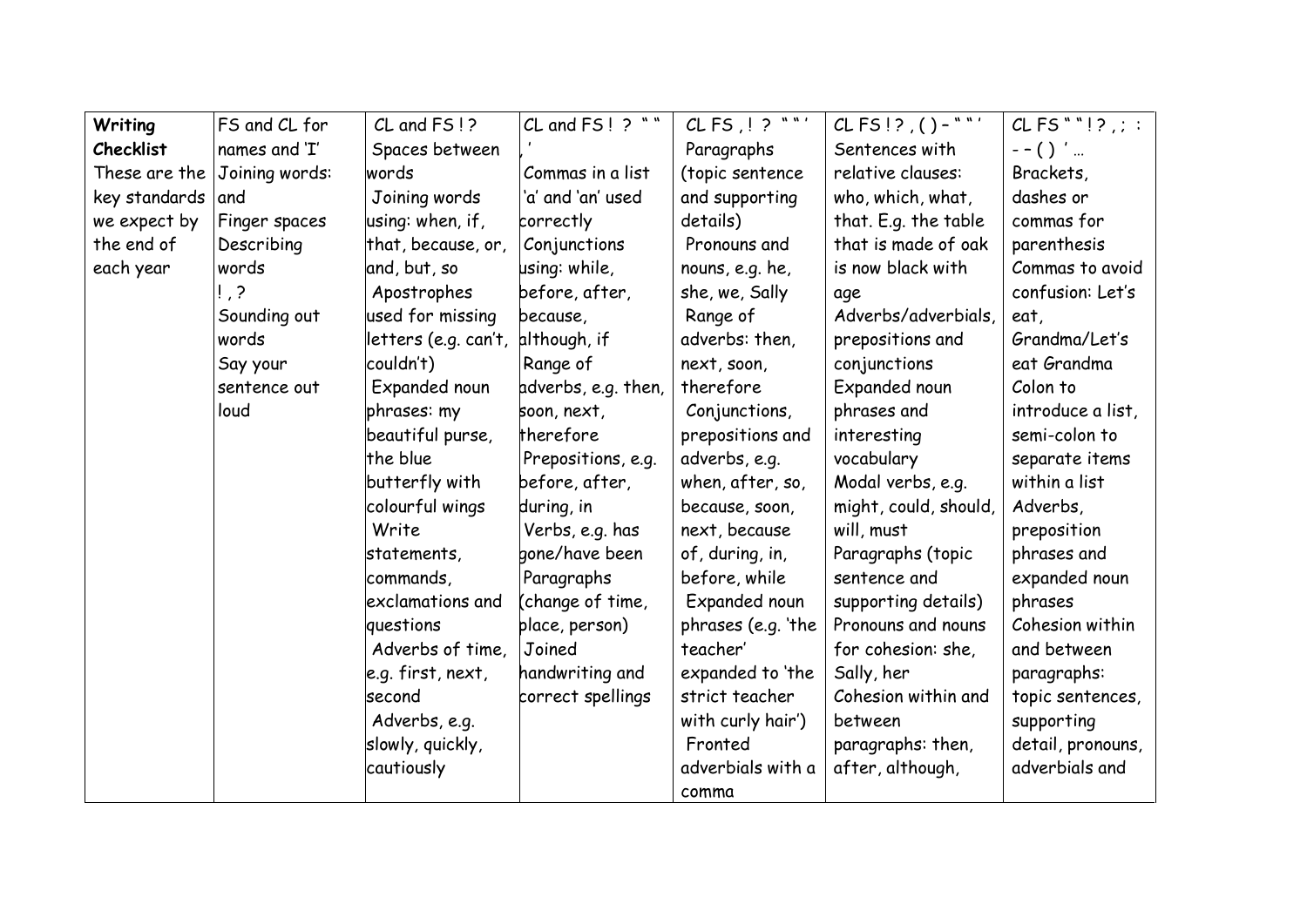| Joined            | Apostrophes       | meanwhile, firstly, | conjunctions to   |
|-------------------|-------------------|---------------------|-------------------|
| handwriting and   | for possession    | had been            | link ideas        |
| correct spellings | and plural nouns, | Joined handwriting  | Range of          |
|                   | e.g. the boy's    | and correct         | vocabulary and    |
|                   | coat/ the boys'   | spellings           | stylistic         |
|                   | coats             |                     | features          |
|                   | Joined            |                     | Range of          |
|                   | handwriting and   |                     | sentences         |
|                   | correct spellings |                     | Joined            |
|                   |                   |                     | handwriting and   |
|                   |                   |                     | correct spellings |
|                   |                   |                     | 10. Use passive   |
|                   |                   |                     | and modal verbs   |
|                   |                   |                     | appropriately     |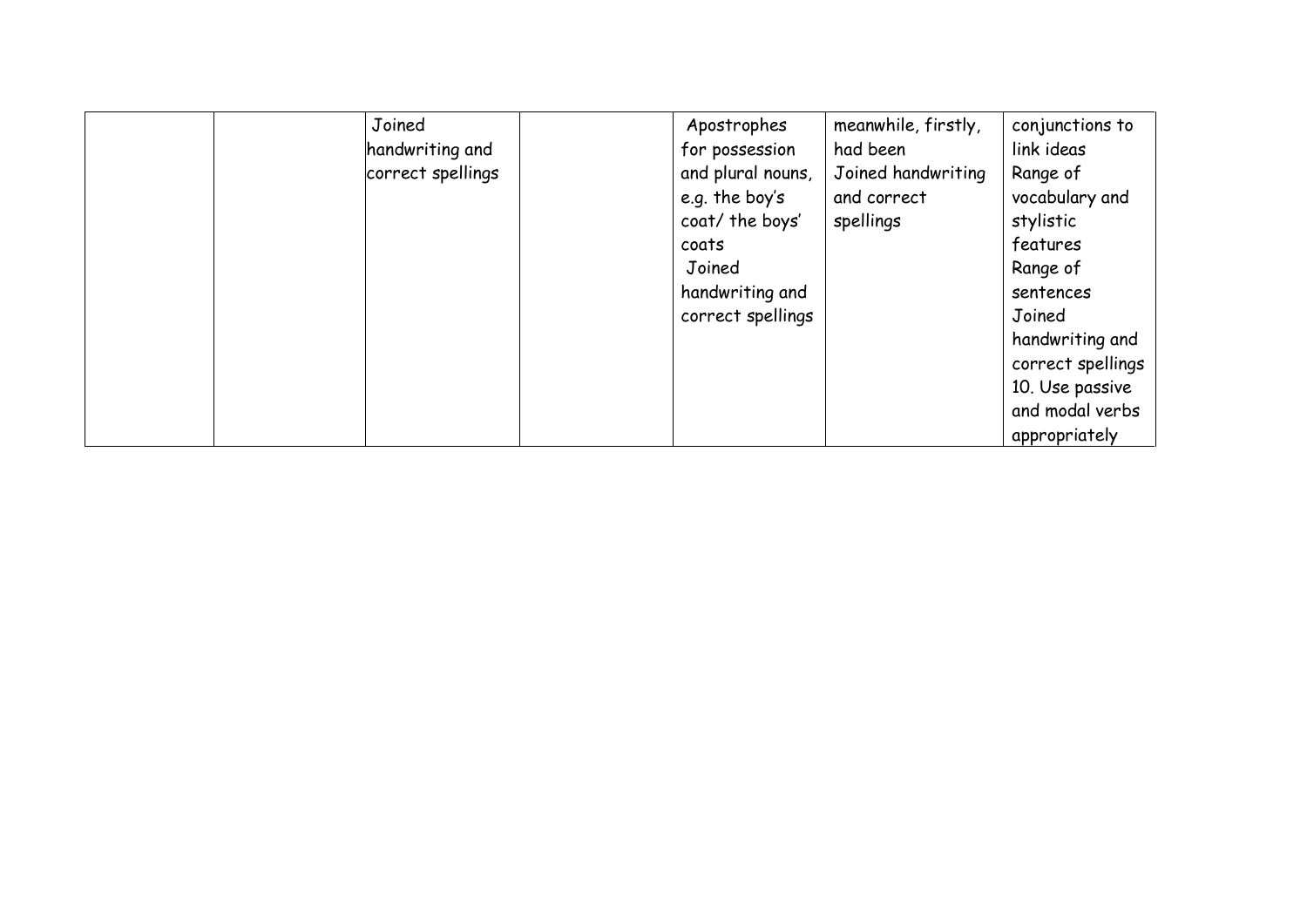| Phonics and | · words          | · segmenting        | · spell further  | · spell further | · spell some words    | · spell some        |
|-------------|------------------|---------------------|------------------|-----------------|-----------------------|---------------------|
| Whole Word  | containing each  | spoken words        | homophones .     | homophones      | with 'silent' letters | words with          |
| Spelling    | of the 40+       | into phonemes       | spell words that | · spell words   | $\cdot$ continue to   | 'silent' letters    |
|             | phonemes         | and representing    | are often        | that are often  | distinguish between   | $\cdot$ continue to |
|             | taught           | these by            | misspelt         | misspelt        | homophones and        | distinguish         |
|             | · common         | graphemes,          | (Appendix 1)     | (Appendix 1)    | other words which     | between             |
|             | exception        | spelling many       |                  |                 | are often confused    | homophones and      |
|             | words            | correctly           |                  |                 | · use knowledge of    | other words         |
|             | · the days of    | · learning new      |                  |                 | morphology and        | which are often     |
|             | the week         | ways of spelling    |                  |                 | etymology in          | confused            |
|             | $\cdot$ name the | phonemes for        |                  |                 | spelling and          | · use knowledge     |
|             | letters of the   | which 1 or more     |                  |                 | understand that       | of morphology       |
|             | alphabet in      | spellings are       |                  |                 | the spelling of some  | and etymology in    |
|             | order            | already known,      |                  |                 | words needs to be     | spelling and        |
|             | · using letter   | and learn some      |                  |                 | learnt specifically,  | understand that     |
|             | names to         | words with each     |                  |                 | as listed in          | the spelling of     |
|             | distinguish      | spelling,           |                  |                 | Appendix 1            | some words          |
|             | between          | including a few     |                  |                 |                       | needs to be         |
|             | alternative      | common              |                  |                 |                       | learnt              |
|             | spellings of the | homophones          |                  |                 |                       | specifically, as    |
|             | same sound       | $\cdot$ learning to |                  |                 |                       | listed in           |
|             |                  | spell common        |                  |                 |                       | Appendix 1          |
|             |                  | exception words     |                  |                 |                       |                     |
|             |                  | · distinguishing    |                  |                 |                       |                     |
|             |                  | between             |                  |                 |                       |                     |
|             |                  | homophones and      |                  |                 |                       |                     |
|             |                  | near-               |                  |                 |                       |                     |
|             |                  | homophones          |                  |                 |                       |                     |
|             |                  |                     |                  |                 |                       |                     |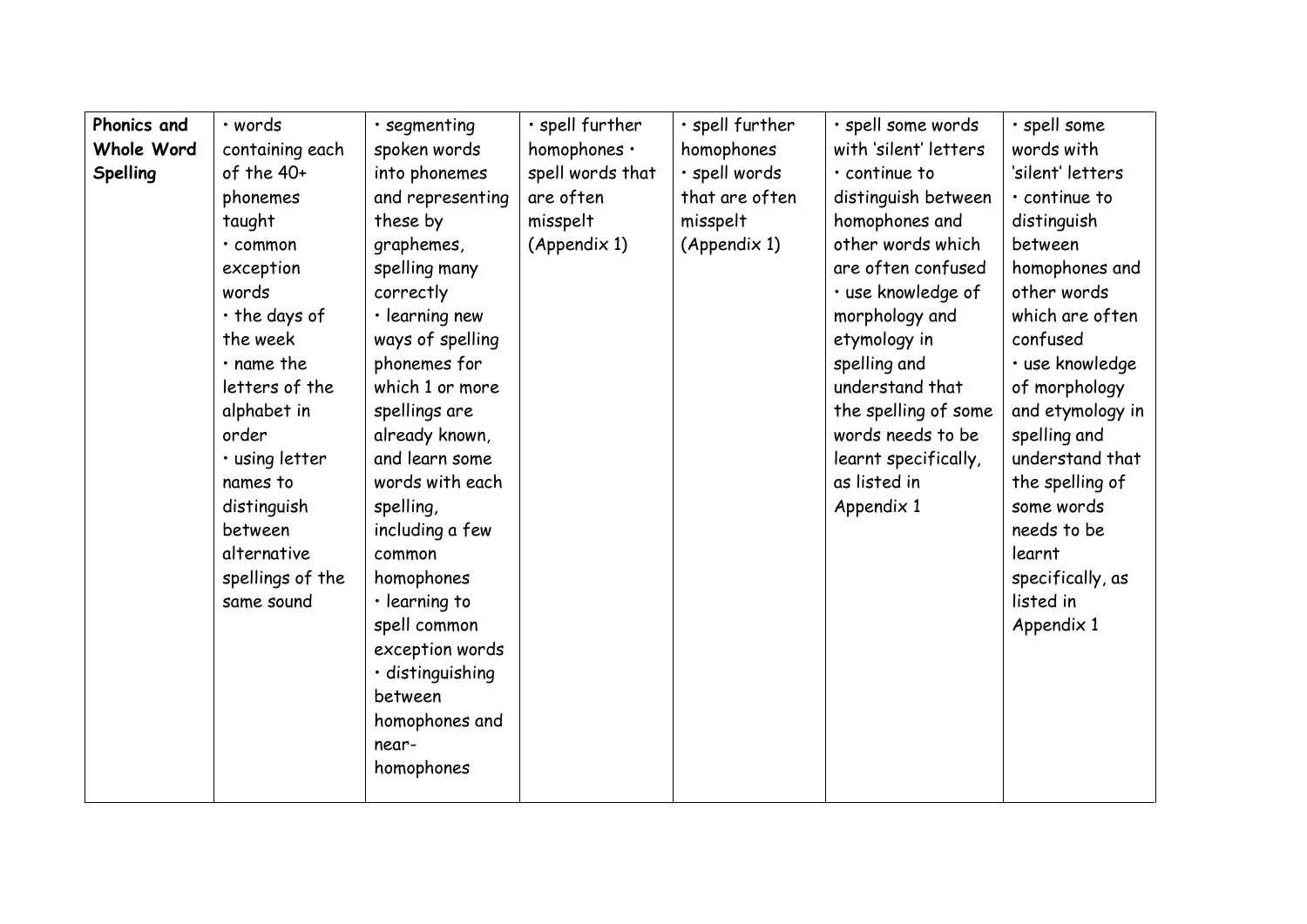| Other word | $\cdot$ learning the | $\cdot$ use further     | · use further           | $\cdot$ use further     | · use further         | $\cdot$ learning the   |
|------------|----------------------|-------------------------|-------------------------|-------------------------|-----------------------|------------------------|
| building   | possessive           | prefixes and            | prefixes and            | prefixes and            | prefixes and          | possessive             |
| spelling   | apostrophe           | suffixes and            | suffixes and            | suffixes and            | suffixes and          | apostrophe             |
|            | (singular)           | understand how          | understand how          | understand the          | understand the        | (singular)             |
|            | $\cdot$ learning to  | to add them             | to add them             | quidance for            | quidance for adding   | $\cdot$ learning to    |
|            | spell more words     | $\cdot$ place the       | $\cdot$ place the       | adding them             | them                  | spell more words       |
|            | with contracted      | possessive              | possessive              | · use                   | · use dictionaries to | with contracted        |
|            | forms                | apostrophe              | apostrophe              | dictionaries to         | check the spelling    | forms                  |
|            | · add suffixes       | accurately in           | accurately in           | check the               | and meaning of        | · add suffixes to      |
|            | to spell longer      | words with              | words with              | spelling and            | words                 | spell longer           |
|            | words, including     | regular plurals         | regular plurals         | meaning of              | . use the first 3 or  | words, including       |
|            | -ment, -ness, -      | and in words            | and in words            | words                   | 4 letters of a word   | -ment, -ness, -        |
|            | ful, -less, -ly      | with irregular          | with irregular          | $\cdot$ use the first 3 | to check spelling,    | ful, $-$ less, $-$ ly  |
|            | · apply spelling     | plurals                 | plurals                 | or 4 letters of a       | meaning or both of    | $\cdot$ apply spelling |
|            | rules and            | $\cdot$ use the first 2 | $\cdot$ use the first 2 | word to check           | these in a            | rules and              |
|            | quidelines from      | or 3 letters of a       | or 3 letters of a       | spelling, meaning       | dictionary            | quidelines from        |
|            | Appendix 1           | word to check           | word to check           | or both of these        |                       | Appendix 1             |
|            | · write from         | its spelling in a       | its spelling in a       | in a dictionary         |                       | · write from           |
|            | memory simple        | dictionary              | dictionary              |                         |                       | memory simple          |
|            | sentences            | · write from            | · write from            |                         |                       | sentences              |
|            | dictated by the      | memory simple           | memory simple           |                         |                       | dictated by the        |
|            | teacher that         | sentences               | sentences               |                         |                       | teacher that           |
|            | include words        | dictated by the         | dictated by the         |                         |                       | include words          |
|            | using the GPCs       | teacher that            | teacher that            |                         |                       | using the GPCs         |
|            | and common           | include words           | include words           |                         |                       | and common             |
|            | exception words      | using the GPCs          | using the GPCs          |                         |                       | exception words        |
|            | taught so far.       | and common              | and common              |                         |                       | taught so far.         |
|            |                      | exception words         | exception words         |                         |                       |                        |
|            |                      | taught so far.          | taught so far.          |                         |                       |                        |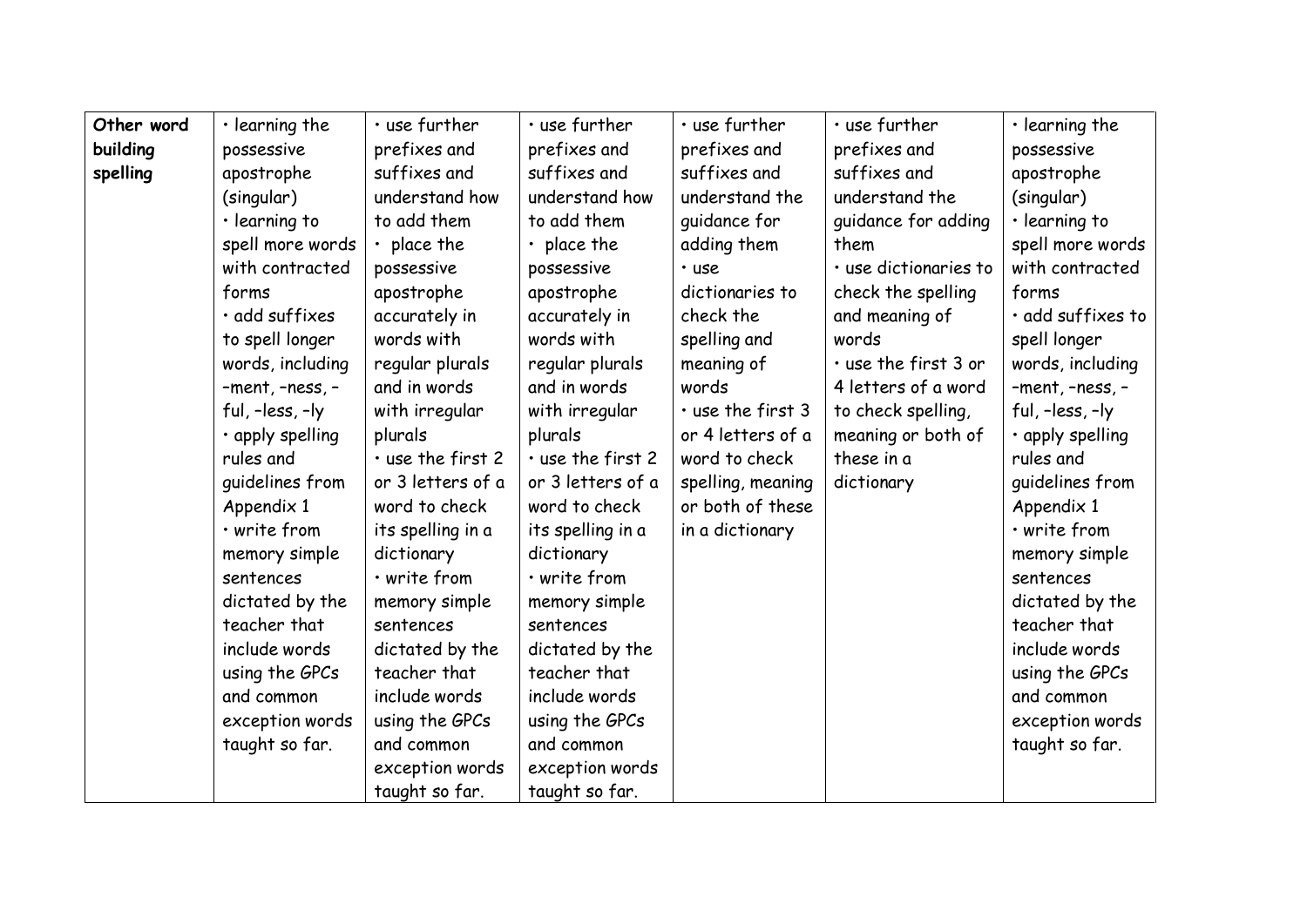| <b>Spelling Lists</b>                                                      | No set spelling<br>list for Year 1 -<br>use NC Spelling<br>appendix for<br>examples<br>related to<br>phonics and<br>rules                                                                                                                                                                                                                                                                                                                                                                                                                                                                                                                                                                                                                                                                                                                                                                                                                                                                                                                                                                            | No set spelling<br>list for Year 2 -<br>use NC Spelling<br>appendix for<br>examples related<br>to phonics and<br>rules | Spelling Shed<br>Progression of<br>spelling rules                 | Spelling Shed<br>Progression of<br>spelling rules                 | Spelling Shed<br>Progression of<br>spelling rules                 | Spelling Shed<br>Progression of<br>spelling rules                 |
|----------------------------------------------------------------------------|------------------------------------------------------------------------------------------------------------------------------------------------------------------------------------------------------------------------------------------------------------------------------------------------------------------------------------------------------------------------------------------------------------------------------------------------------------------------------------------------------------------------------------------------------------------------------------------------------------------------------------------------------------------------------------------------------------------------------------------------------------------------------------------------------------------------------------------------------------------------------------------------------------------------------------------------------------------------------------------------------------------------------------------------------------------------------------------------------|------------------------------------------------------------------------------------------------------------------------|-------------------------------------------------------------------|-------------------------------------------------------------------|-------------------------------------------------------------------|-------------------------------------------------------------------|
| Spoken<br>Language To<br>be taught at<br>an age<br>appropriate<br>standard | listen and respond appropriately to adults and their peers<br>$\bullet$<br>ask relevant questions to extend their understanding and knowledge<br>use relevant strategies to build their vocabulary<br>articulate and justify answers, arguments and opinions<br>$\bullet$<br>give well-structured descriptions, explanations and narratives for different purposes, including for<br>expressing feelings<br>maintain attention and participate actively in collaborative conversations, staying on topic and initiating and<br>responding to comments<br>use spoken language to develop understanding through speculating, hypothesising, imagining and exploring<br>ideas<br>speak audibly and fluently with an increasing command of Standard English<br>participate in discussions, presentations, performances, role play, improvisations and debates<br>gain, maintain and monitor the interest of the listener(s)<br>consider and evaluate different viewpoints, attending to and building on the contributions of others<br>select and use appropriate registers for effective communication. |                                                                                                                        |                                                                   |                                                                   |                                                                   |                                                                   |
| Key                                                                        | See writing                                                                                                                                                                                                                                                                                                                                                                                                                                                                                                                                                                                                                                                                                                                                                                                                                                                                                                                                                                                                                                                                                          | See writing                                                                                                            | See writing                                                       | See writing                                                       | See writing                                                       | See writing                                                       |
| Vocabulary                                                                 | checklist, other<br>word building<br>and genres for<br>vocabulary                                                                                                                                                                                                                                                                                                                                                                                                                                                                                                                                                                                                                                                                                                                                                                                                                                                                                                                                                                                                                                    | checklist, other<br>word building<br>and genres for<br>vocabulary                                                      | checklist, other<br>word building<br>and genres for<br>vocabulary | checklist, other<br>word building<br>and genres for<br>vocabulary | checklist, other<br>word building and<br>genres for<br>vocabulary | checklist, other<br>word building<br>and genres for<br>vocabulary |